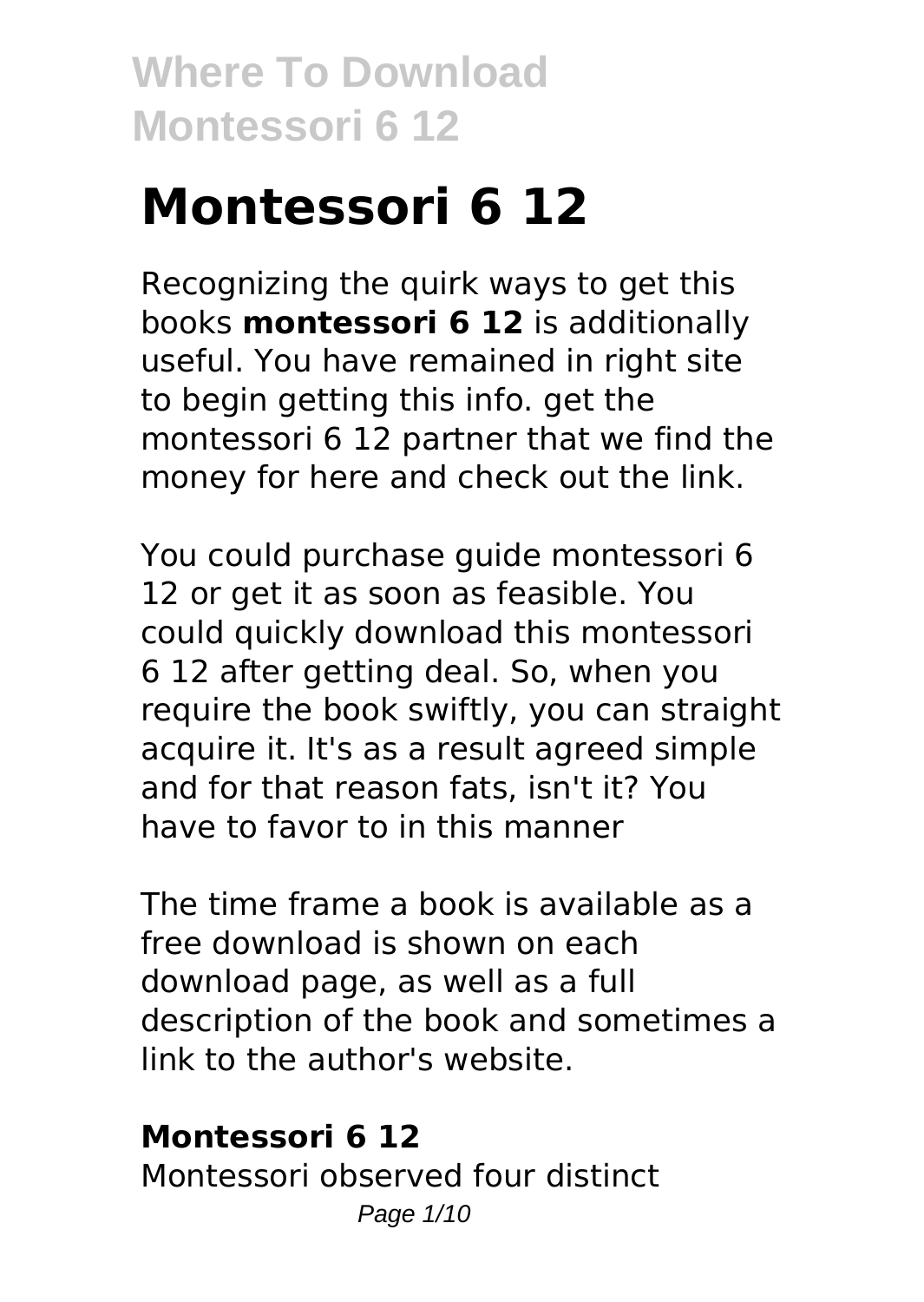periods, or "planes", in human development, extending from birth to 6 years, from 6 to 12, from 12 to 18, and from 18 to 24. She saw different characteristics, learning modes, and developmental imperatives active in each of these planes and called for educational approaches specific to each period.

#### **Montessori education - Wikipedia**

Lower School: Age 8 weeks through Grade 6 5237 Ashton Road, Sarasota, FL 34233 Ph 941-922-4949, Fax 941-922-7660 . LAKEWOOD RANCH CAMPUS Upper School: Grades 7-12 5481 Communications Pkwy, Sarasota, FL 34240 Ph 941-222-0763, Fax 941-922-7660 . GLOBAL CAMPUS For Students 6 years old – 16 years old teamglobal@newgate.edu Ph 941-222-0763, Fax ...

### **Montessori International IB Private School Sarasota Florida**

Modern Montessori, a leader in

Page 2/10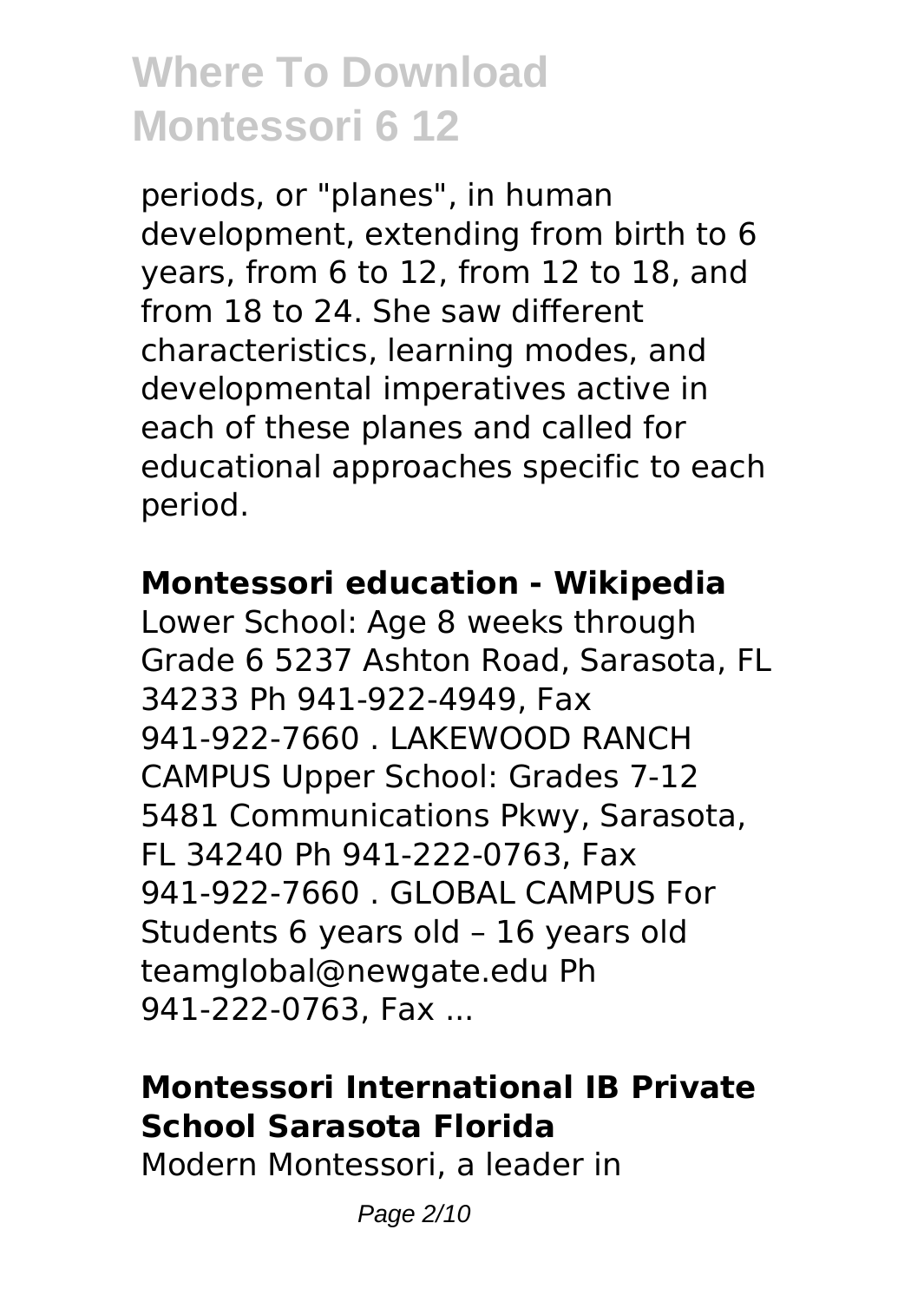Montessori pre-school education. All children want to learn. With the freedom to investigate the world around them, They will become active learners. MMI's Montessori environment is a nourishing place for your child, designed to meet their needs for self-construction. The environment is responsive to the continually changing needs of your […]

### **Modern Montessori International Group**

Montessori 6-12 Blog posts November 28, 2021 Ableism permeates Montessori I write as the mother of an ADHD child and as a Montessori trained teacher who has made many many mistakes in my teaching career. I also live with mental illness, I'm not immune from being ableist and it is...

### **Montessorikiwi | Shop Montessori Resources, for 6-12 ...**

The Montessori Foundation, International Montessori Council, and Montessori Family Alliance website is an online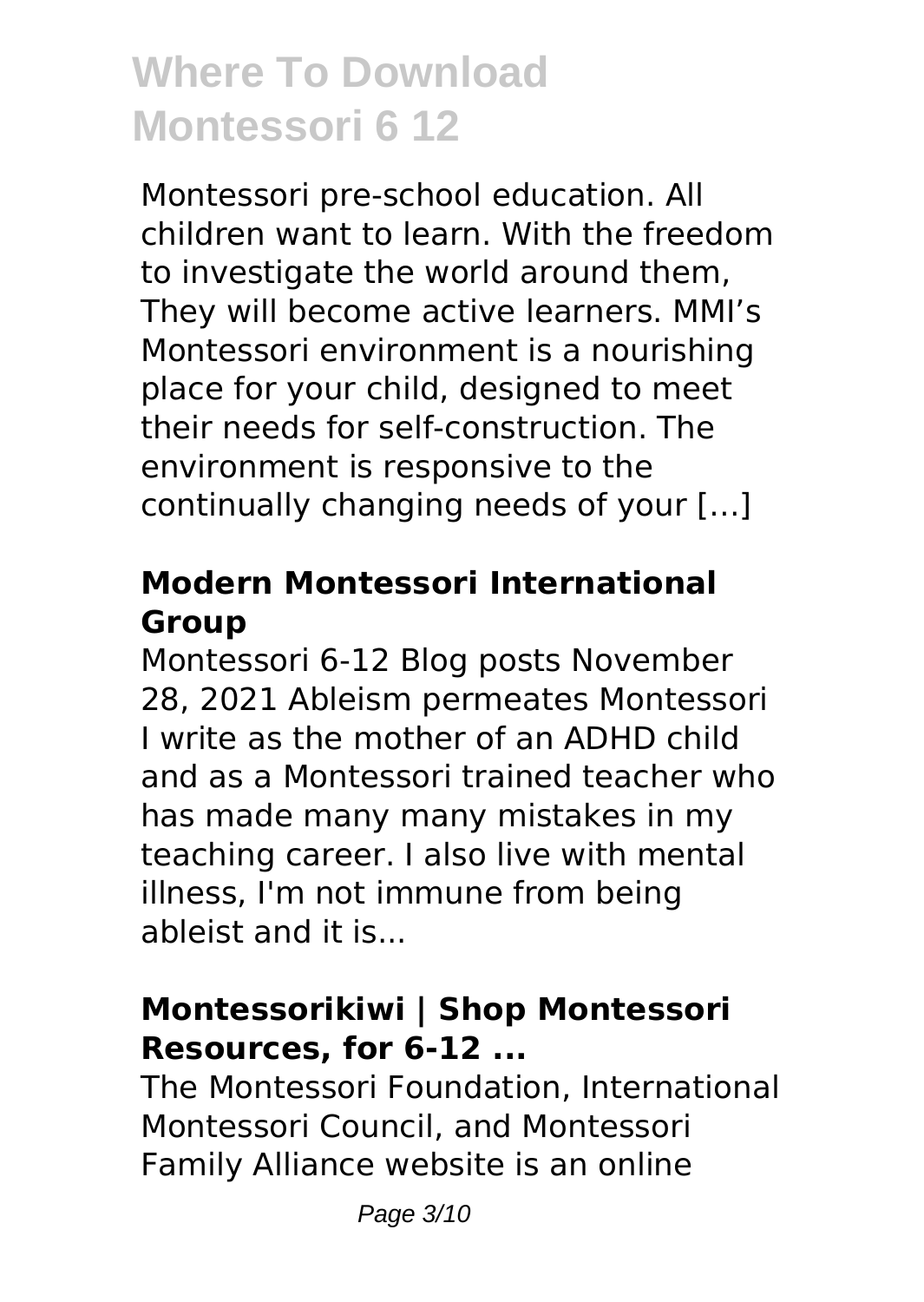resource for Montessori parents, educators, and friends. With over 25 years of articles, videos, webinars, and access to Montessori thought-leaders, montessori.org has the answer to all of your Montessori questions.

### **Your Online Montessori Resource**

Authentic & accredited Montessori education for PreK-12th grade, plus a Toddler program, in Bothell & Woodinville. We take pride in offering a personalized learning experience that encourages a love of learning in our students. Accepting applications, apply now!

#### **WOODINVILLE MONTESSORI SCHOOL | PreK-12**

Elementary (6-12) 02/12/2021: Montessori Elementary School, Presov: Teacher, Assistant: China: Assistants to Infancy (0-3), Primary (3-6) 01/12/2021: Guidepost Montessori International Kindergarten, Hong Kong: Teacher: France: Elementary (6-12) 30/11/2021: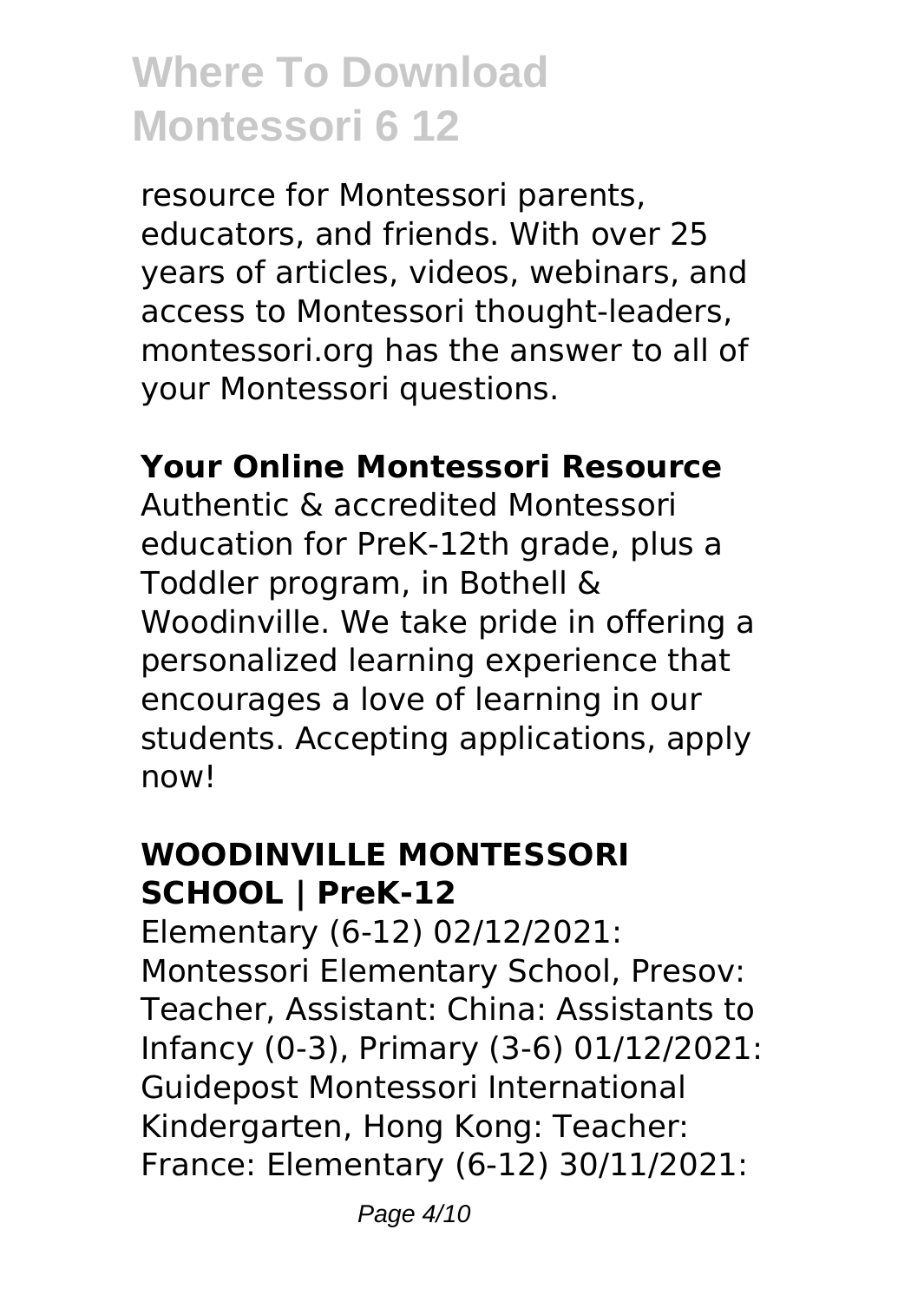EMIT, Nogent sur Marne: Teacher: Australia: Elementary (6-12) 29/11/2021: Montessori ...

### **Job Openings | Association Montessori Internationale**

Montessori's book, The Montessori Method, presents the method in detail. Educators who followed this model set up special environments to meet the needs of students in three developmentally-meaningful age groups: 2–2.5 years, 2.5–6 years, and 6–12 years.

### **Maria Montessori - Wikipedia**

Montessori Training Australia offers online courses to learn at your own pace. Positive Discipline Course Hands on course for parents and educators providing tools and strategies for gaining the cooperation of children in situations that typically produce conflict between adults and children.

### **Montessori Australia**

Page 5/10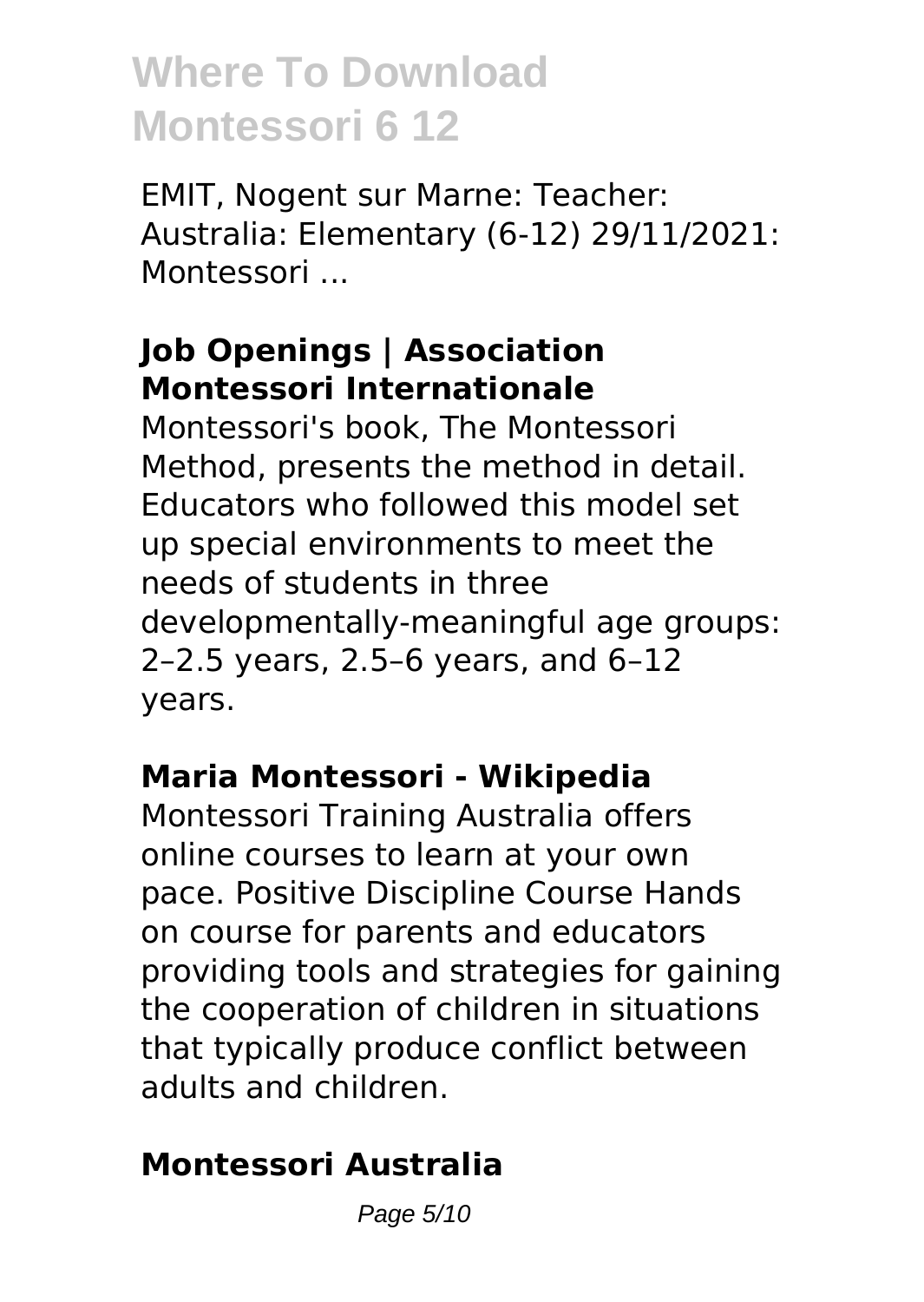Primary/Casa dei Bambini/Children's House (3-6) First Plane (0-6) Elementary (6-12) Adolescent (12-18) (12-15 is Montessori Secondary; after 15 is Montessori High School) Certificate Courses. Core Knowledge; Dementia and Ageing; Inclusive Education; Montessori Administrator; Montessori Classroom Assistant; Montessori Sports Coach

### **Training Programmes | Association Montessori Internationale**

This free Montessori preschool curriculum is for ages 3-6, but you can get started with toddlers, if you feel they are ready. This list includes 4 subjects and on each Montessori curriculum free checklist, I included the top Montessori works to get started with.

### **Free Montessori Curriculum PDF Download {Ages 3-6} - The ...**

Hershey Montessori School is a birth-12th grade independent school located in Ohio. We are grounded in the Montessori tradition of Dr. Maria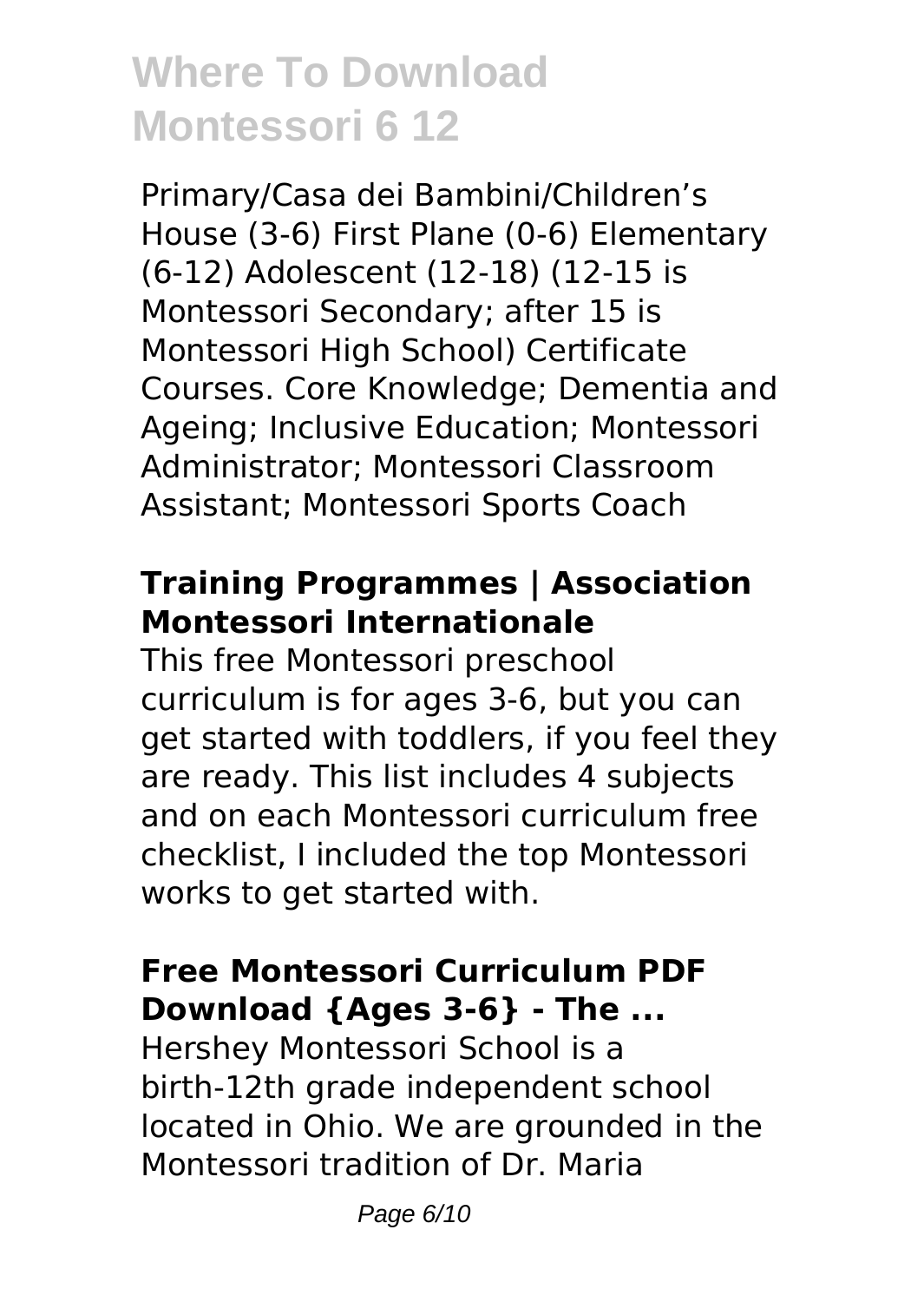Montessori. 440-357-0918 staff@hershey-montessori.org

### **Hershey Montessori School: Infant-12th Grade | Ohio ...**

Trillium Montessori began as a small school in North Carolina in 2009. In 2018 I closed the school to live a slower life and focus on smaller projects. This site is the home for all my Montessori experiments and collections.

#### **Trillium Montessori: Resources for Montessori Teachers ...**

The Montessori Theory methods, concepts and foundation principles can be applied across all ages. It is within these concepts we find the reasoning behind why things are such in a Montessori environment. The following are the goals and beliefs that Maria Montessori held with regards to her approach to educating children.

### **Maria Montessori Theory | Montessori Learning Approach ...**

Page 7/10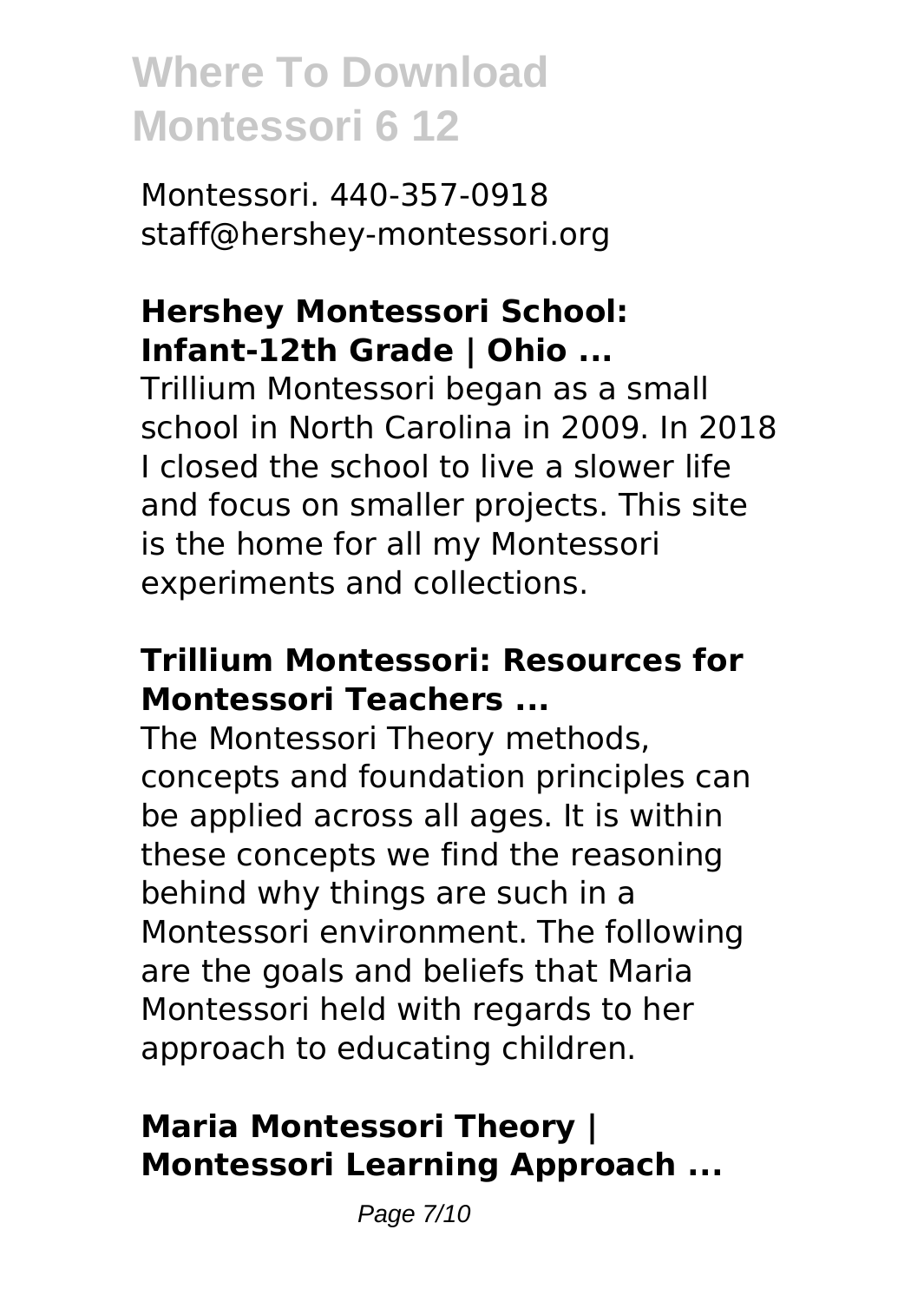The Montessori method of education gives children ages 3–6 unique opportunities to learn more thoroughly, quickly, and efficiently through experience, guidance, and practice. The Montessori educator is the dynamic link to the environment, providing a peaceful, ordered, caring context to support learning and advancement of the skills ...

### **NAMC Early Childhood (3-6) Montessori Diploma Program ...**

The Montessori elementary curriculum is designed as an integrated whole serving the needs of children from 6 - 12 years old. We also offer after-school care, and enrichment programs during spring break and the summer.

### **Austin Montessori | Private School in Austin, Texas**

AMI Training Transforms Lives. When you complete an Association Montessori International (AMI) teacher training program, you join a global network of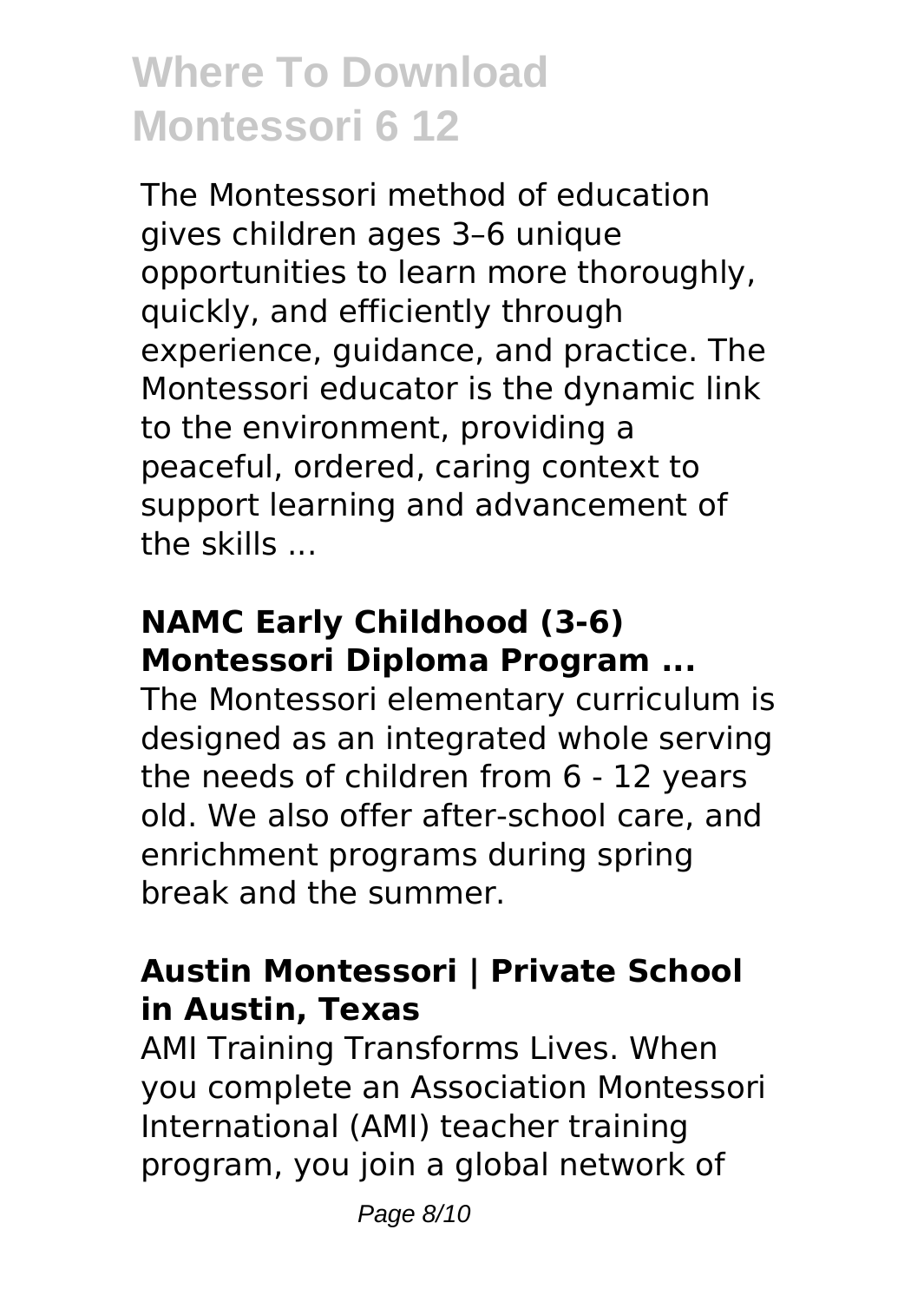professionals who believe in creating the right environment for children to develop emotionally, socially, behaviorally, and academically. When you use the Montessori educational approach, you will guide children to actively engage in their own ...

### **Montessori Northwest**

Montessori Elementary programs support the development and growth of children ages 6 – 12. See the classroom Secondary

### **Inside the Montessori Classroom | American Montessori Society**

In Montessori schools, children in Elementary programs (between the ages of 6 – 12) learn about the creation of the universe through stories that integrate the studies of astronomy, chemistry, biology, geography, and history.

### **Montessori Terminology - American Montessori Society**

Montessori Australia - Building on the

Page 9/10